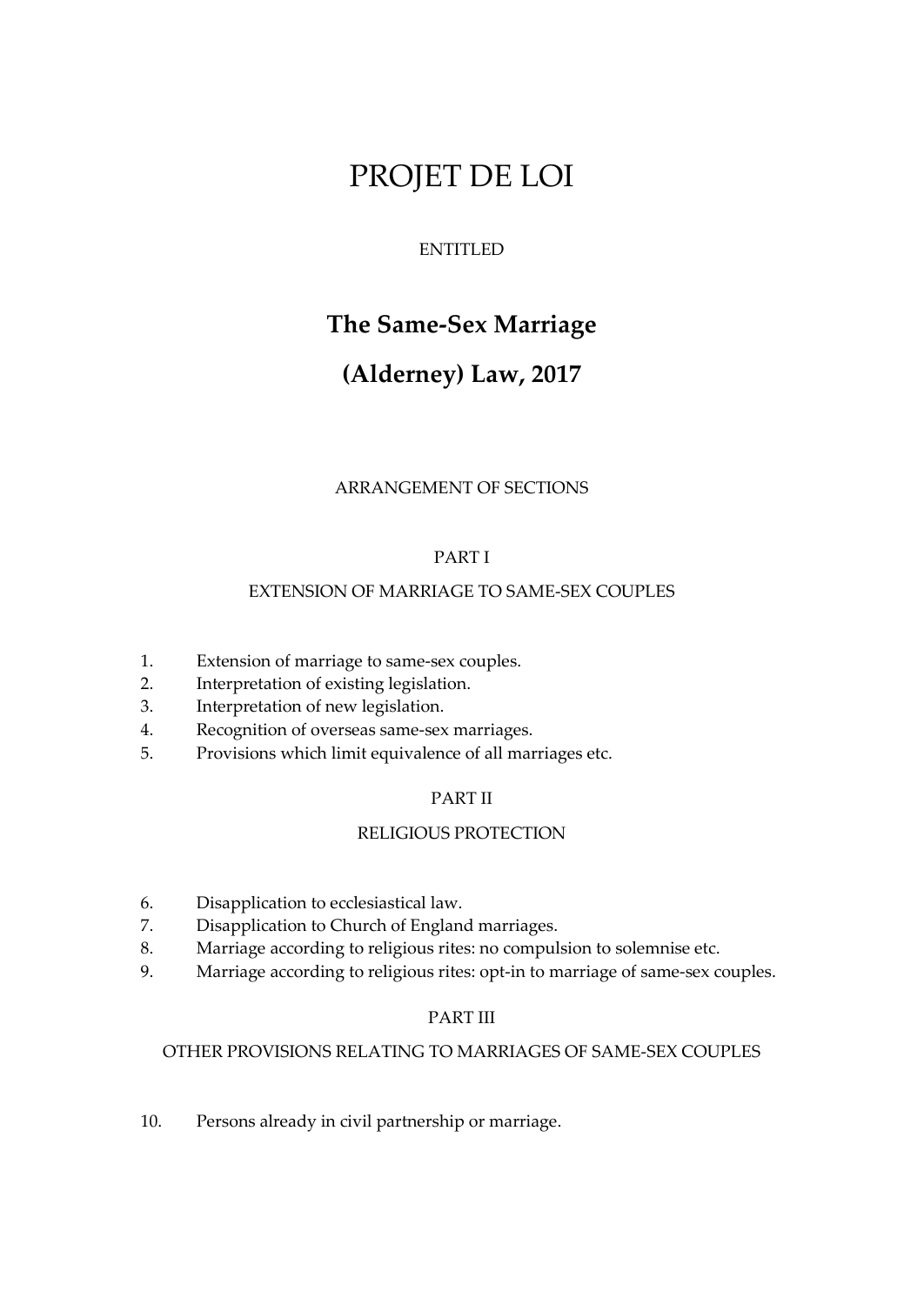11. Prohibited degrees of consanguinity.

# PART IV

# MISCELLANEOUS AND GENERAL

- 12. General provisions as to subordinate legislation.
- 13. Interpretation.
- 14. Citation.
- 15. Commencement.

SCHEDULE: Provisions which limit equivalence of all marriages.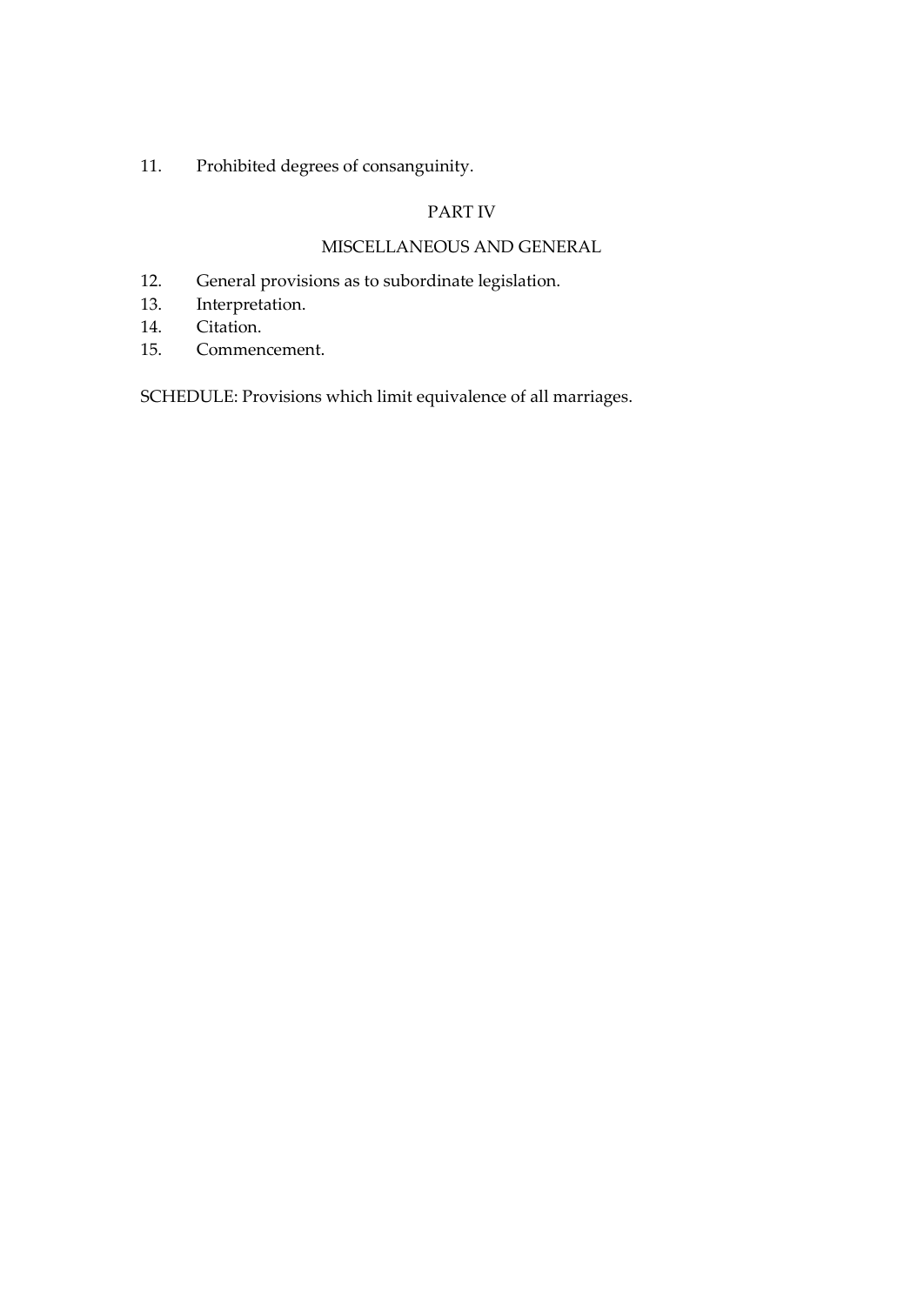# PROJET DE LOI

# ENTITLED

# **The Same-Sex Marriage (Alderney) Law, 2017**

**THE STATES**, in pursuance of their Resolution of the 18th October, 2017, have approved the following provisions which, subject to the Sanction of Her Most Excellent Majesty in Council, shall have force of law in the Island of Alderney.

# PART I

#### EXTENSION OF MARRIAGE TO SAME-SEX COUPLES

# **Extension of marriage to same-sex couples.**

**1**. (1) Marriage of same-sex couples is lawful.

(2) In the law of Alderney, whether statutory, customary or otherwise, marriage has the same effect in relation to same-sex couples as it has in relation to opposite-sex couples.

(3) The law of Alderney, whether statutory, customary or otherwise, has effect in accordance with subsection (2).

#### **Interpretation of existing legislation.**

**2.** (1) Any reference in any existing legislation to marriage, or to a married couple, or to a person who is married, however expressed, is to be read as including a reference to marriage of a same-sex couple, to a married same-sex couple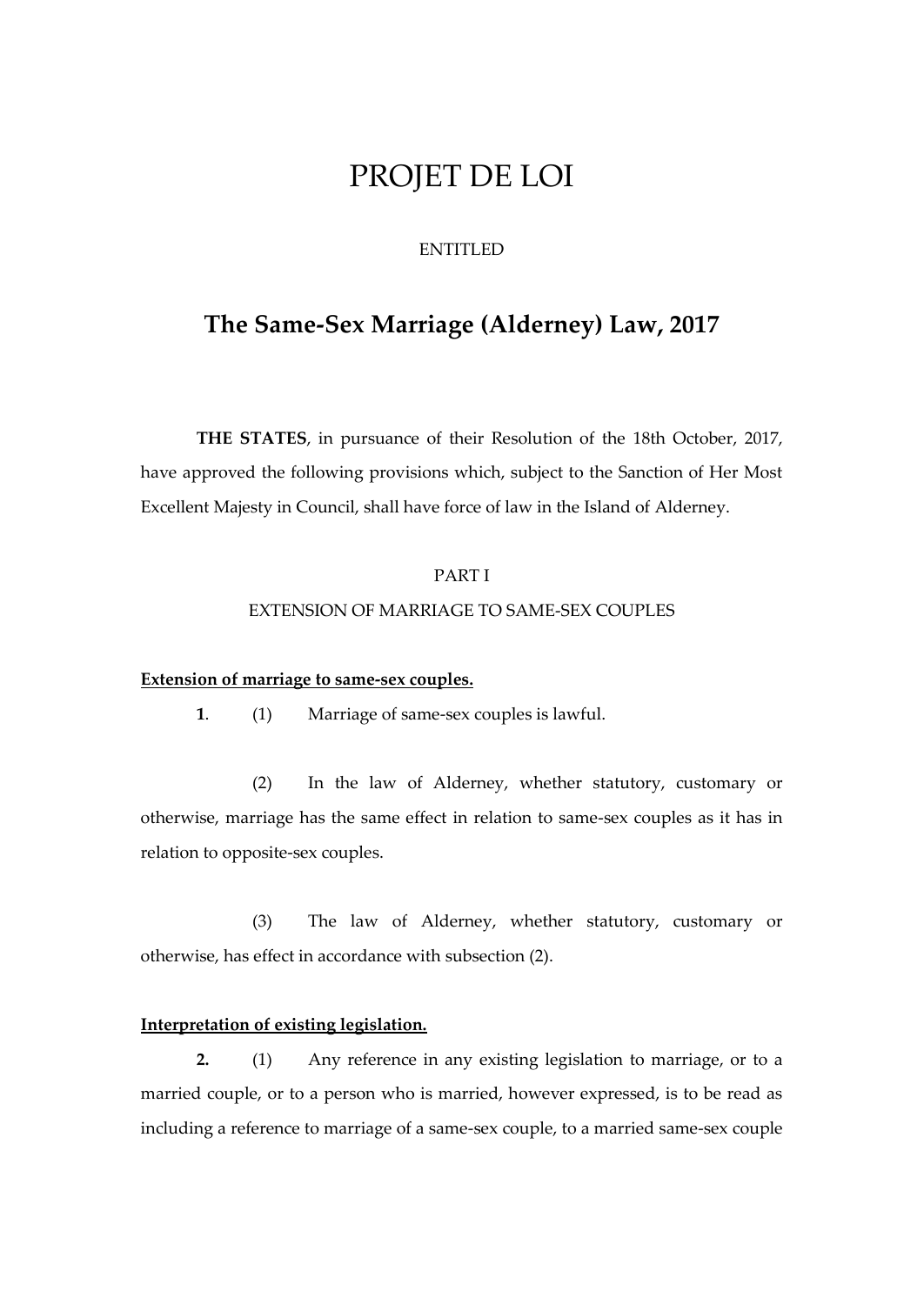or to a person who is married to a person of the same sex, as the case may be.

(2) Any related reference in any existing legislation, such as a reference to a marriage which has ended, or to a person whose marriage has ended, however expressed, shall be read accordingly.

(3) Any reference in any existing legislation to persons who are not married but who are living together as a married couple, or to a person who is living with another person as if they were married, however expressed, is to be read as including a same-sex couple who are not married but who are living together as a married couple, or to a person who is living with another person of the same sex as if they were married, as the case may be.

(4) Any related reference in any existing legislation, such as a reference to persons formerly living together as a married couple, however expressed, is to be read accordingly.

(5) The provisions of this section do not limit the effect of section

#### **Interpretation of new legislation.**

1.

- **3.** (1) In any new legislation, the following provisions shall apply.
	- (2) The following expressions have the meanings given
		- (a) "**husband**" includes a man who is married to another man,
		- (b) "**wife**" includes a woman who is married to another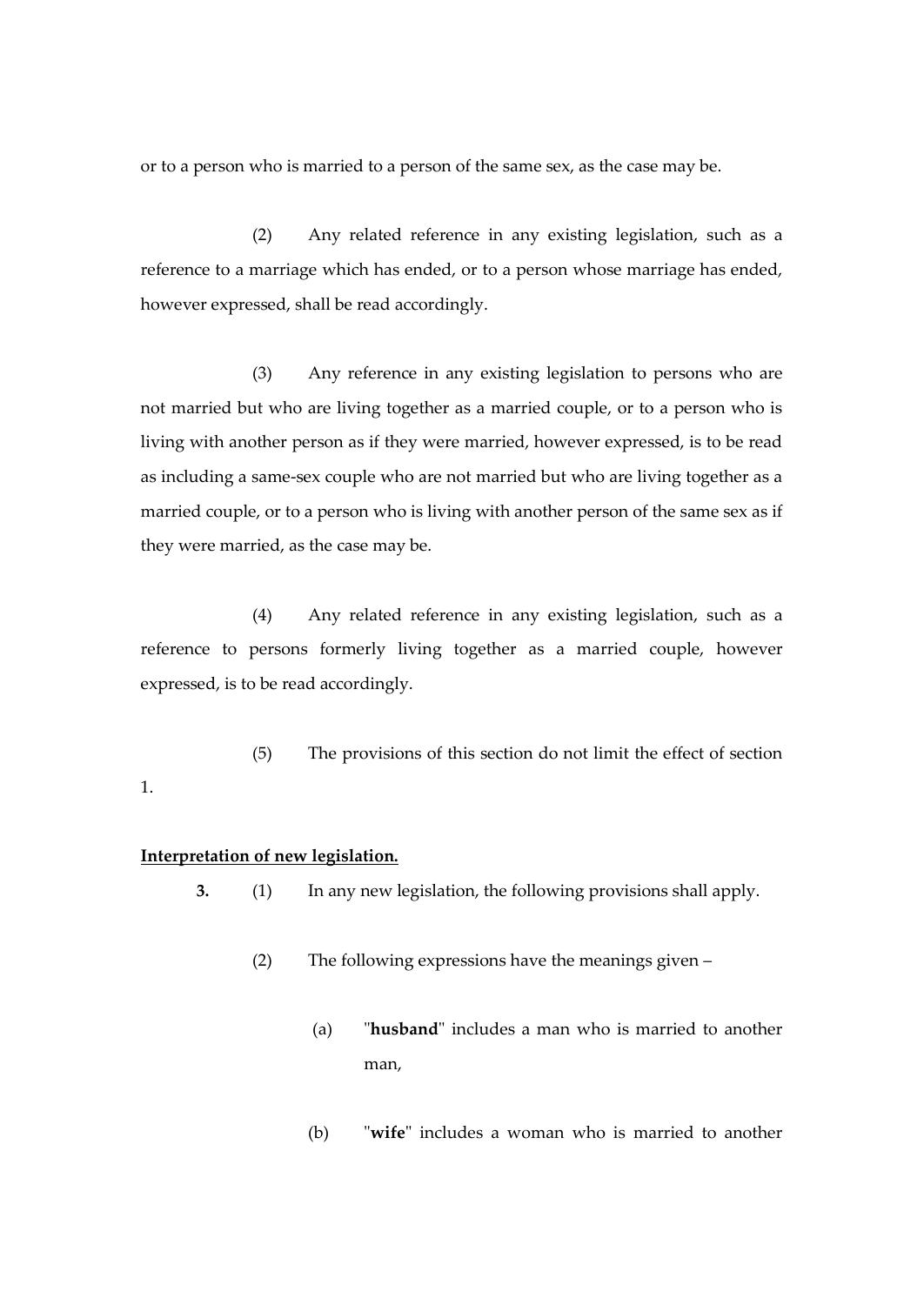woman,

- (c) "**widower**" includes a man whose marriage to another man ended with that other man's death,
- (d) "**widow**" includes a woman whose marriage to another woman ended with the other woman's death,

and related expressions are to be construed accordingly.

(3) A reference to marriage of same-sex couples, or to a marriage of a same-sex couple, however expressed, is a reference to a marriage between two men or a marriage between two women.

(4) A reference to a same-sex couple who are not married but are living together as a married couple, however expressed, is a reference to –

- (a) two men who are not married but are living together as a married couple, or
- (b) two women who are not married but are living together as a married couple.
- (5) The provisions of this section do not limit the effect of section

#### **Recognition of overseas same-sex marriages.**

1.

**4.** (1) A marriage under the law of any country or territory outside Alderney is not prevented from being recognised under the law of Alderney only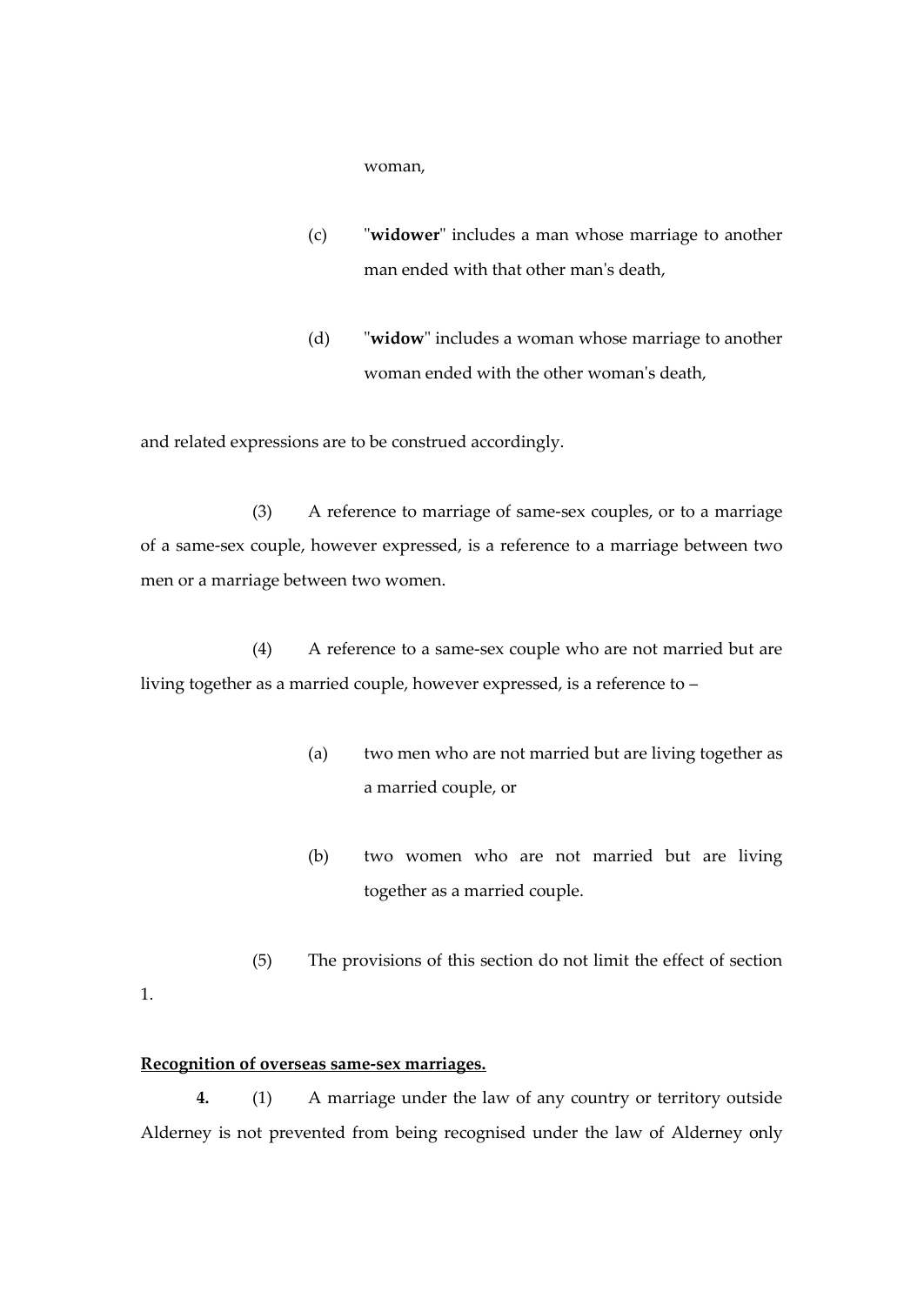because it is the marriage of a same-sex couple.

(2) For the purposes of this section it is irrelevant whether the law of a particular country or territory –

- (a) already provides for marriage of same-sex couples at the date of commencement, or
- (b) makes such provision at a later date.

#### **Provisions which limit equivalence of all marriages etc.**

- **5.** (1) Sections 1(2), 2 and 3 are subject to
	- (a) the provisions of the Schedule,
	- (b) any contrary provision made by this Law and any Ordinance made under this Law, and
	- (c) any contrary provision made in any new legislation.
	- (2) The States may by Ordinance, in relation to sections 1(2), 2 and

 $3 -$ 

- (a) provide that any such provision has effect subject to provision made by that Ordinance, or
- (b) specify cases in which any such provision does not apply.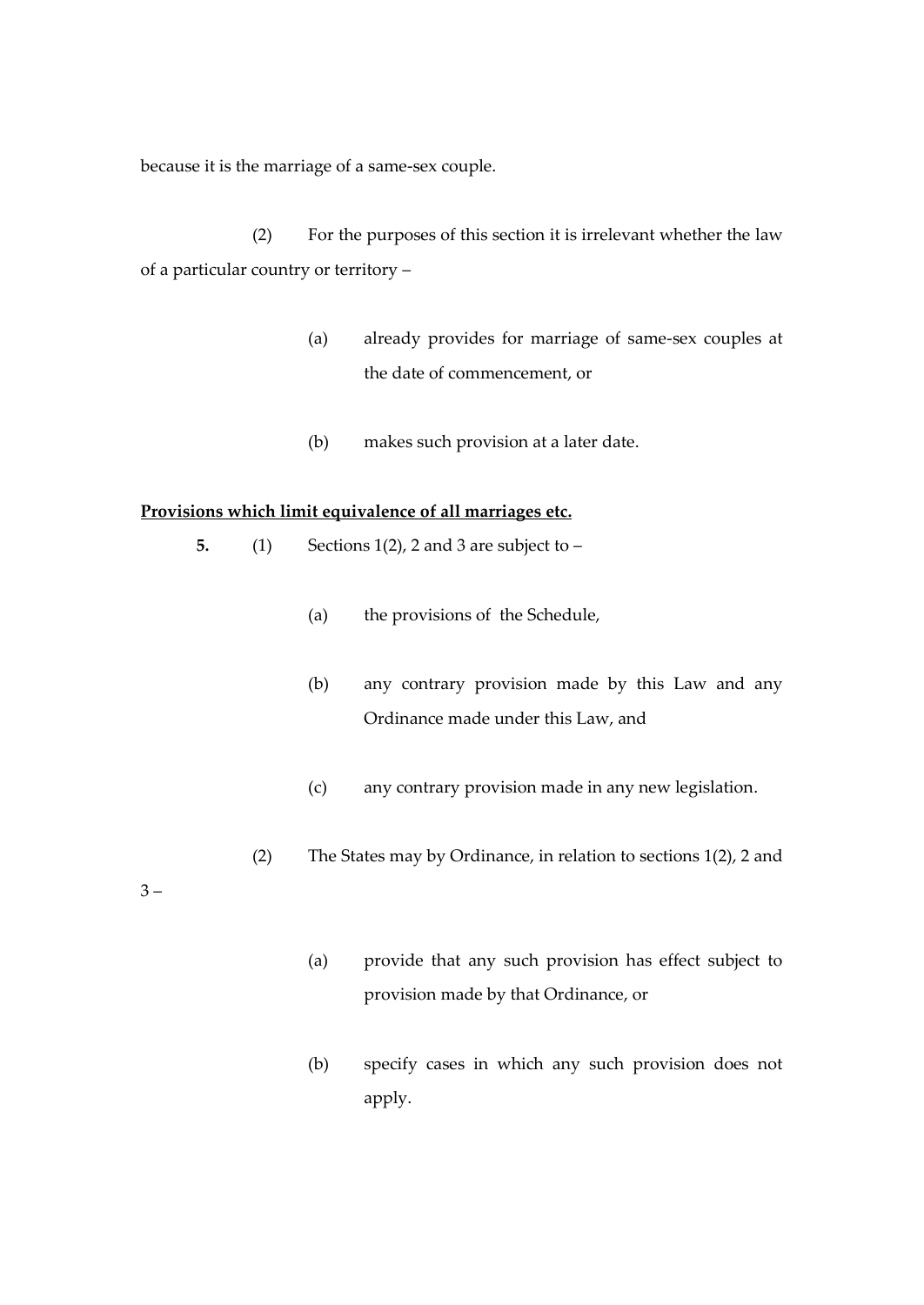#### PART II

#### RELIGIOUS PROTECTION

#### **Disapplication to ecclesiastical law.**

**6.** (1) Section 1(2) and (3) do not apply in relation to –

- (a) any Measures and Canons of the Church of England, or subordinate legislation made thereunder, in so far as such Measures or Canons or subordinate legislation have effect in the law of Alderney, or
- (b) other ecclesiastical law having effect in the law of Alderney,

whenever passed or made.

(2) No Canon of the Church of England having effect in the law of Alderney is contrary to the Royal Prerogative or the customs, laws or statutes applicable in Alderney by virtue of its making provision about marriage being the union of one man with one woman.

## **Disapplication to Church of England marriages.**

**7.** (1) The marriage of a same-sex couple may not be solemnised according to the rites of the Church of England by a member of the clergy of the Church of England.

(2) Any duty of a member of the clergy of the Church of England to solemnise marriages (and any corresponding right of any person to have a marriage solemnised by any such member of the clergy) is not extended by this Law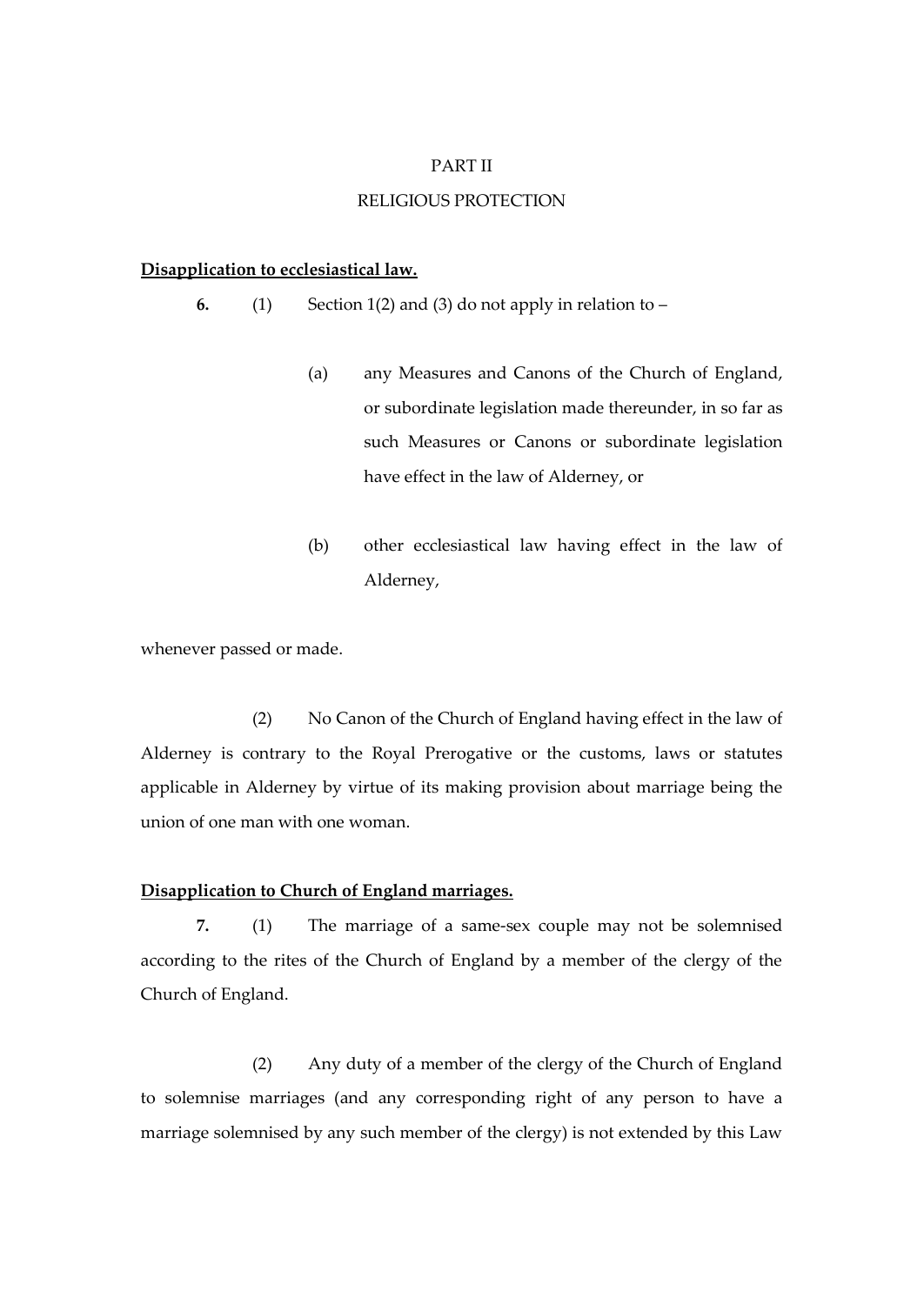to marriages of same-sex couples.

(3) Where two persons of the same sex consent to or acquiesce in a marriage according to the rites of the Church of England such marriage shall be void.

#### **Marriage according to religious rites: no compulsion to solemnise etc.**

**8.** (1) A person, including a religious organisation, may not be compelled by any means (including by the enforcement of a contract or a statutory or other legal requirement) –

- (a) to conduct a relevant marriage,
- (b) to be present at, carry out, or otherwise participate in, a relevant marriage, or
- (c) to consent to a relevant marriage being conducted,

where the reason for the person not doing that thing is that the relevant marriage concerns a same-sex couple.

(2) In subsection (1), "**relevant marriage**" means a marriage of a same-sex couple solemnised in a place of worship or in another place in accordance with religious rites or usages.

### **Marriage according to religious rites: opt-in to marriage of same-sex couples.**

**9.** (1) A marriage of a same-sex couple may not be solemnised according to the rites or usages of a religious organisation, or in a place of worship, unless the relevant governing authority has given written consent to such marriages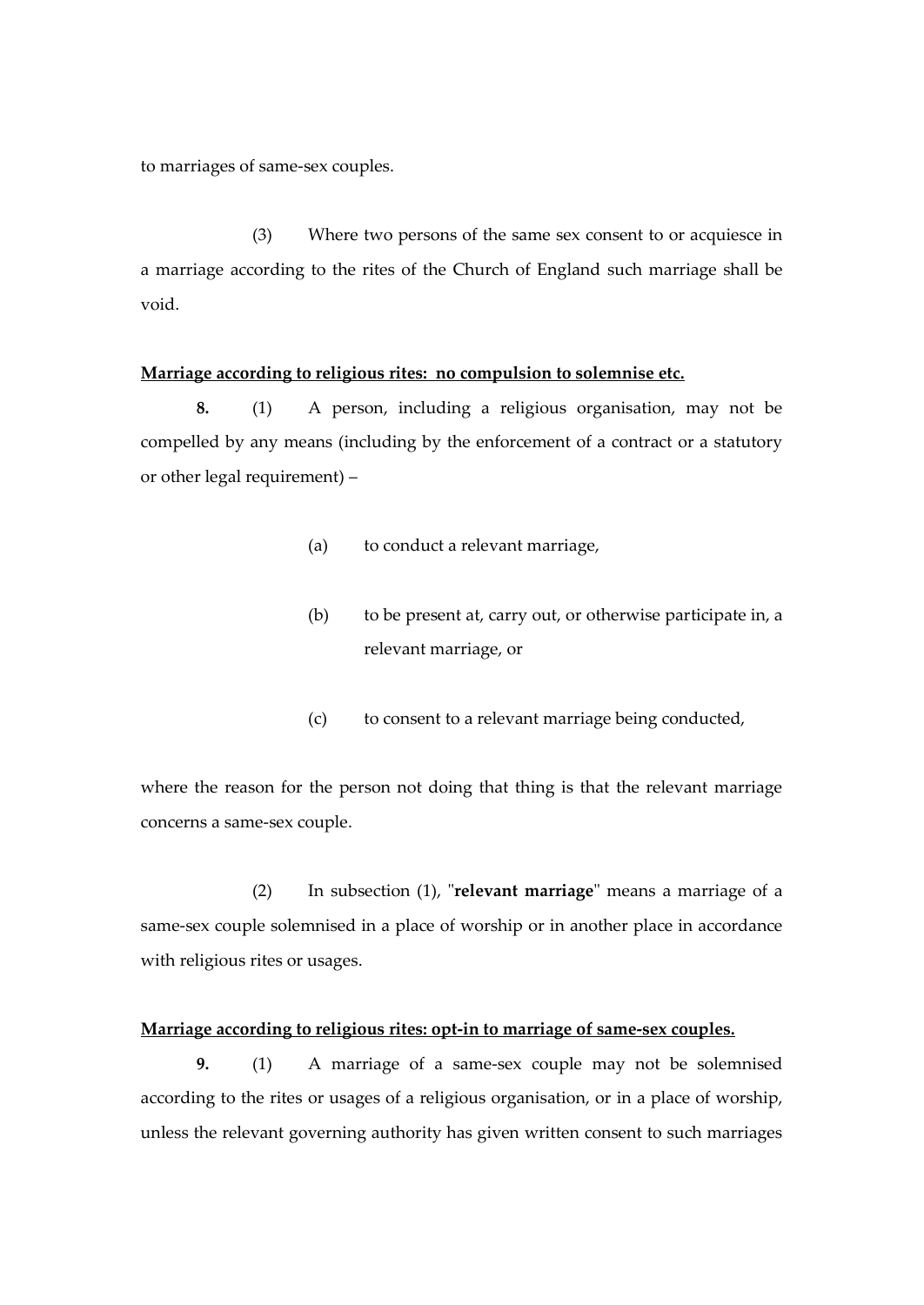of same-sex couples.

(2) A person, including a religious organisation, may not be compelled by any means (including by the enforcement of a contract or a statutory or other legal requirement) to give consent for the purposes of this section.

(3) Where two persons of the same sex consent to or acquiesce in a marriage according to the rites or usages of a religious organisation, or in a place of worship, in the absence of the required consent, such marriage shall be void.

(4) For the purposes of this section, "**relevant governing authority**" means the person or persons recognised by the members of the relevant religious organisation as competent for the purpose of giving consent for the purposes of this section, and "**relevant religious organisation**" means the religious organisation according to whose rites or usages, or in whose place of worship, the marriage is to be solemnised.

(5) If, for the purposes of this section, a relevant governing authority has given written consent to marriages of same-sex couples, the validity of that consent is not affected only because there is a change in the person or persons constituting that relevant governing authority.

(6) The Registrar may, following receipt of notice of a marriage of a same-sex couple according to the rites or usages of a religious organisation, or in a place of worship, require the relevant governing authority to provide a copy of the consent mentioned in subsection (1).

(7) Nothing in this section is to be taken to relate or have any reference to marriages solemnised according to the rites of the Church of England.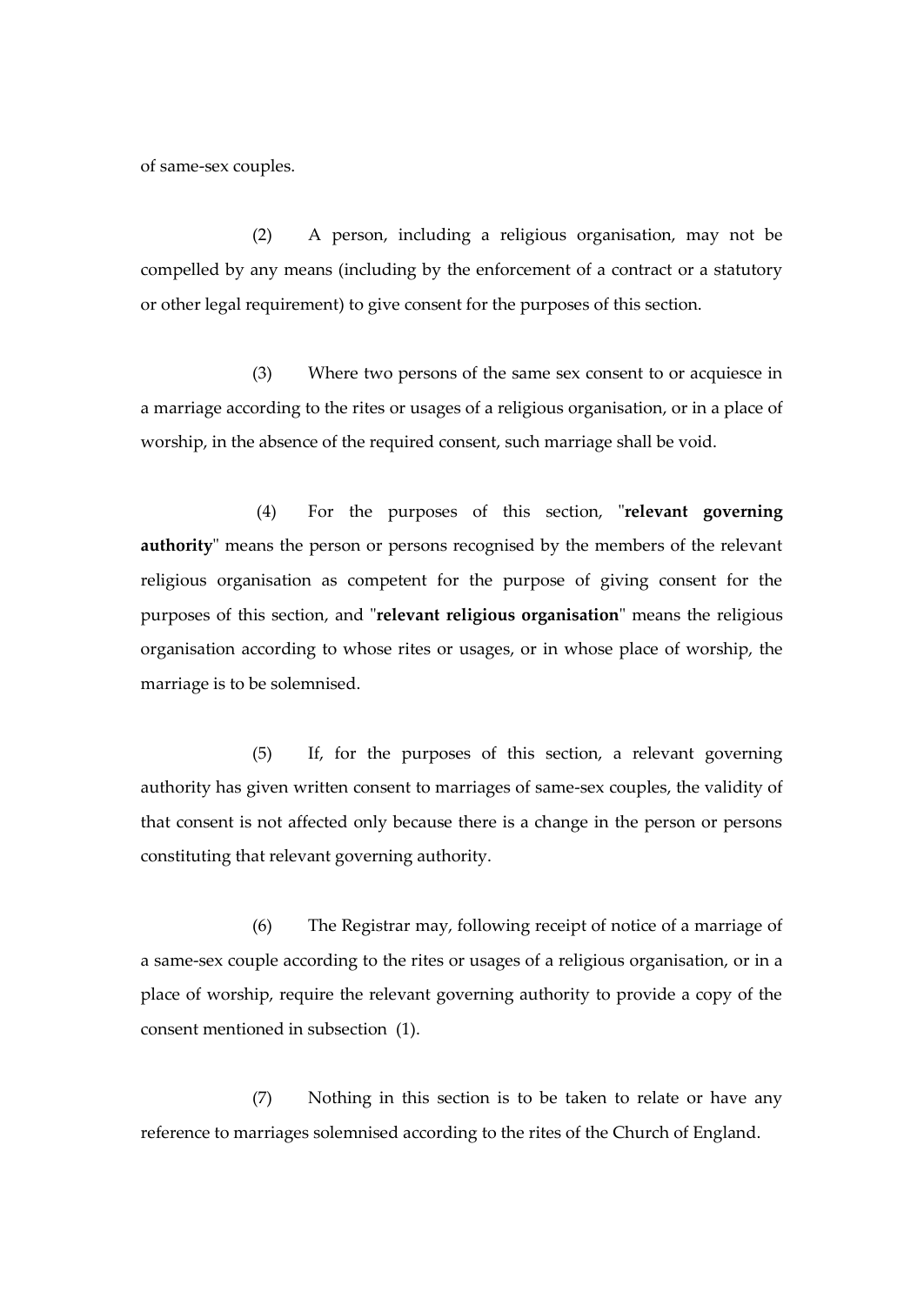#### PART III

# OTHER PROVISIONS RELATING TO MARRIAGES OF SAME-SEX COUPLES

### **Persons already in civil partnership or marriage.**

**10.** It shall not be lawful for two persons of the same sex to marry if they are, or either of them is, in a civil partnership or, for the avoidance of doubt, if either of them is already married, and where two persons of the same sex consent to or acquiesce in a marriage in contravention of this section, such marriage shall be void.

#### **Prohibited degrees of consanguinity.**

**11.** (1) It shall not be lawful for two persons of the same sex to marry if one of them is, in relation to the other –

- (a) a parent or other ancestor,
- (b) the divorced or widowed spouse of such parent or other ancestor,
- (c) a sibling,
- (d) a sibling of a parent or other ancestor,
- (e) a child or other descendant,
- (f) a child or other descendant of a sibling,
- (g) a parent or other ancestor of a deceased or divorced spouse,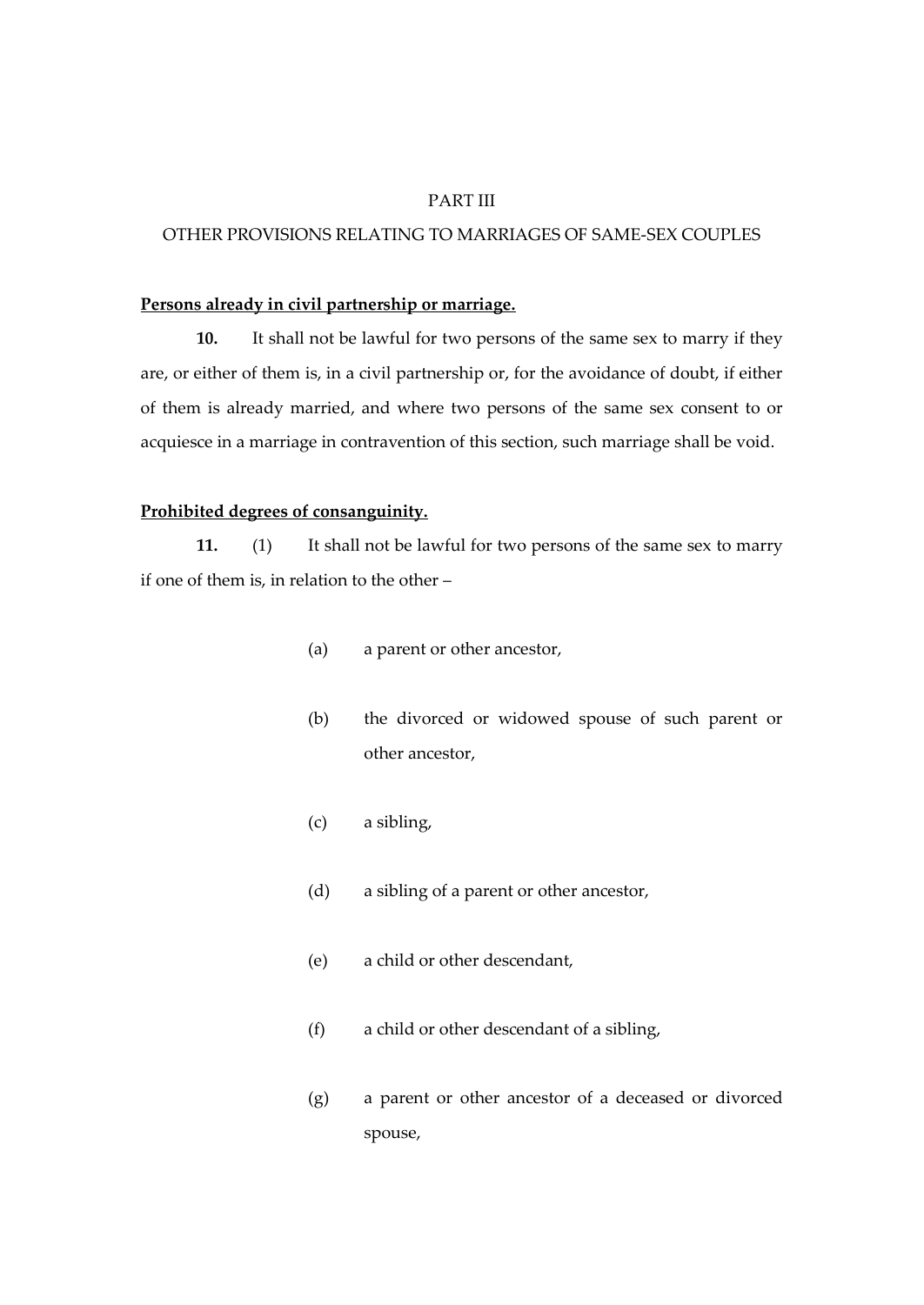- (h) a child or other descendant of a deceased or divorced spouse,
- (i) the widowed or divorced spouse of a child or other descendant,
- (j) an adoptive parent or child, or a former adoptive parent or child,

and a reference to a sibling shall include a reference to a sibling of the half-blood by the same father or the same mother.

(2) Where two persons of the same sex consent to or acquiesce in a marriage in contravention of this section, such marriage shall be void.

#### PART IV

#### MISCELLANEOUS AND GENERAL

#### **General provisions as to subordinate legislation.**

**12.** (1) The States may by Ordinance make such provision as they think fit for the purpose of carrying this Law into effect, including (without limitation) such consequential amendments to any enactment or rule of custom as they think fit.

(2) Any Ordinance under subsection (1) may, without limitation, include such provision as the States may think fit for the purpose of securing equal treatment of all married persons, of persons whose marriage has ended and of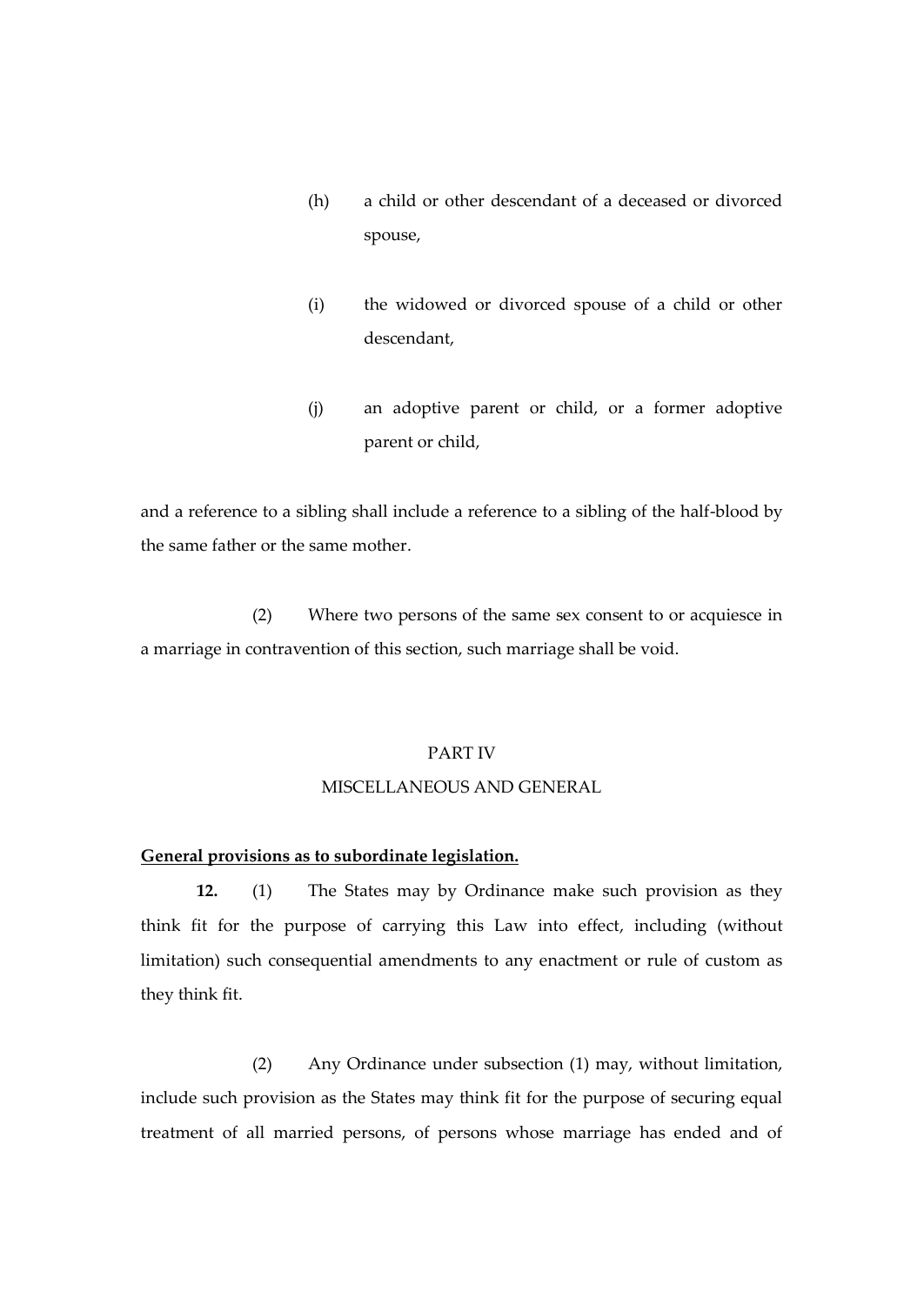persons living together as if they were married.

(3) Any power conferred by this Law to make an Ordinance may be exercised –

- (a) in relation to all cases to which the power extends, or in relation to all those cases subject to specified exceptions, or in relation to any specified cases or classes of cases,
- (b) so as to make, as respects the cases in relation to which it is exercised -
	- (i) the full provision to which the power extends, or any lesser provision (whether by way of exception or otherwise),
	- (ii) the same provision for all cases, or different provision for different cases or classes of cases, or different provision for the same case or class of case for different purposes,
	- (iii) any such provision either unconditionally or subject to any prescribed conditions.
- (4) An Ordinance made under this Law
	- (a) may be amended or repealed by a subsequent Ordinance hereunder, and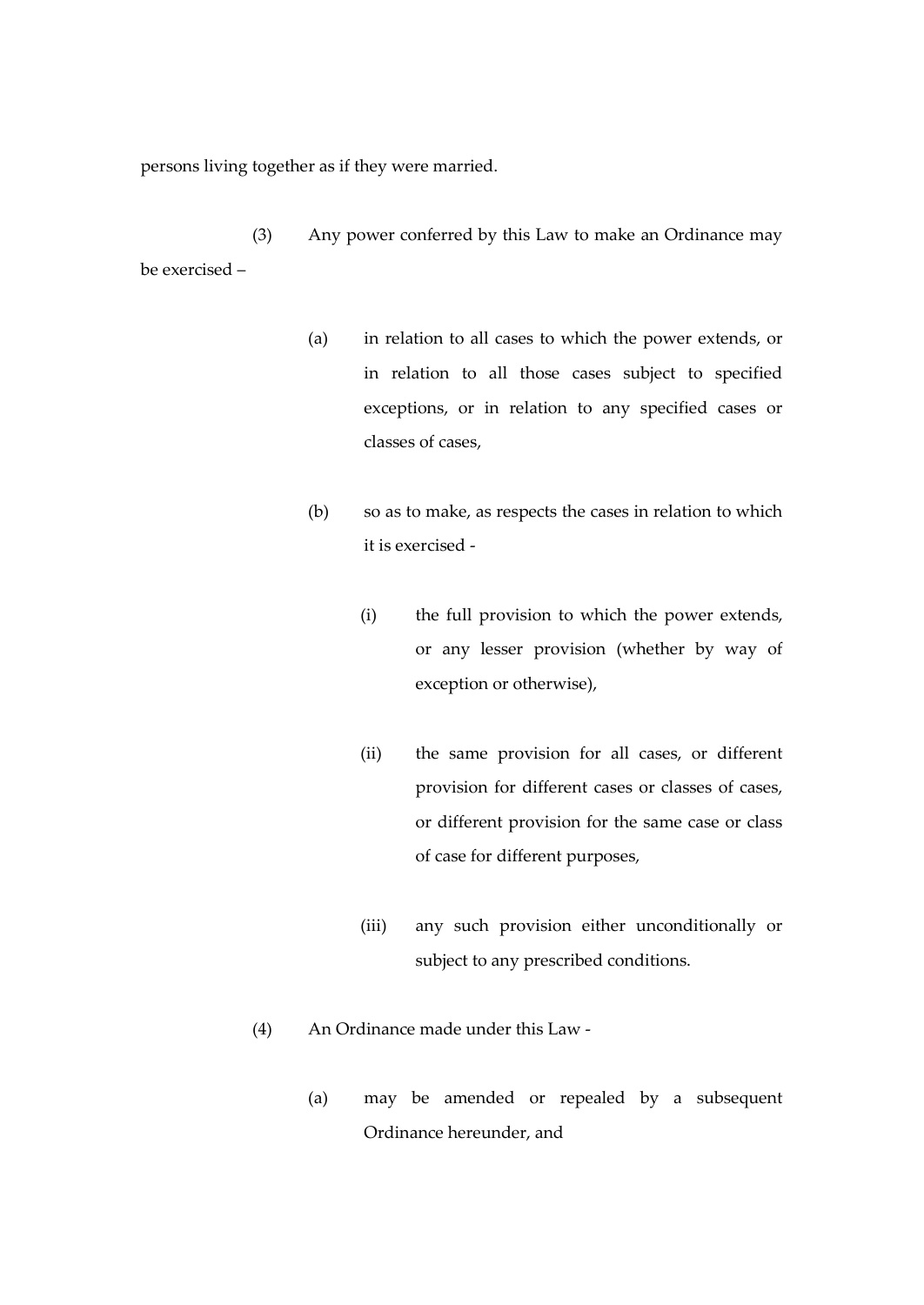(b) may contain such transitional, consequential, incidental, supplementary and savings provisions as the States think fit, including (without limitation) provision repealing, amending or disapplying any enactment (including this Law).

#### **Interpretation.**

**13**. (1) In this Law –

"**civil partnership**" means a civil partnership formed under the Civil Partnership Act 2004**<sup>a</sup>** ("**the 2004 Act**"), or under the Civil Partnership (Jersey) Law 2012**<sup>b</sup>** , or which is treated under the 2004 Act as having formed by virtue of an overseas relationship being registered, and which has not been dissolved or annulled, and "**civil partner**" shall be construed accordingly,

**"date of commencement"** means the date when this Law comes into force in accordance with any Ordinance made under section 15,

"**enactment**" includes a Law, an Ordinance and any subordinate legislation and includes any provision or portion of a Law, an Ordinance or any subordinate legislation,

# "**existing legislation**" means –

(a) Laws (excluding this Law) or Ordinances –

\_\_\_\_\_\_\_\_\_\_\_\_\_\_\_\_\_\_\_\_\_\_\_\_\_\_\_\_\_\_\_\_\_\_\_\_\_\_\_\_\_\_\_\_\_\_\_\_\_\_\_\_\_\_\_\_\_\_\_\_\_\_\_\_\_\_\_\_\_

**<sup>a</sup>** An Act of Parliament (2004 c. 33).

**Ch. 12.260.**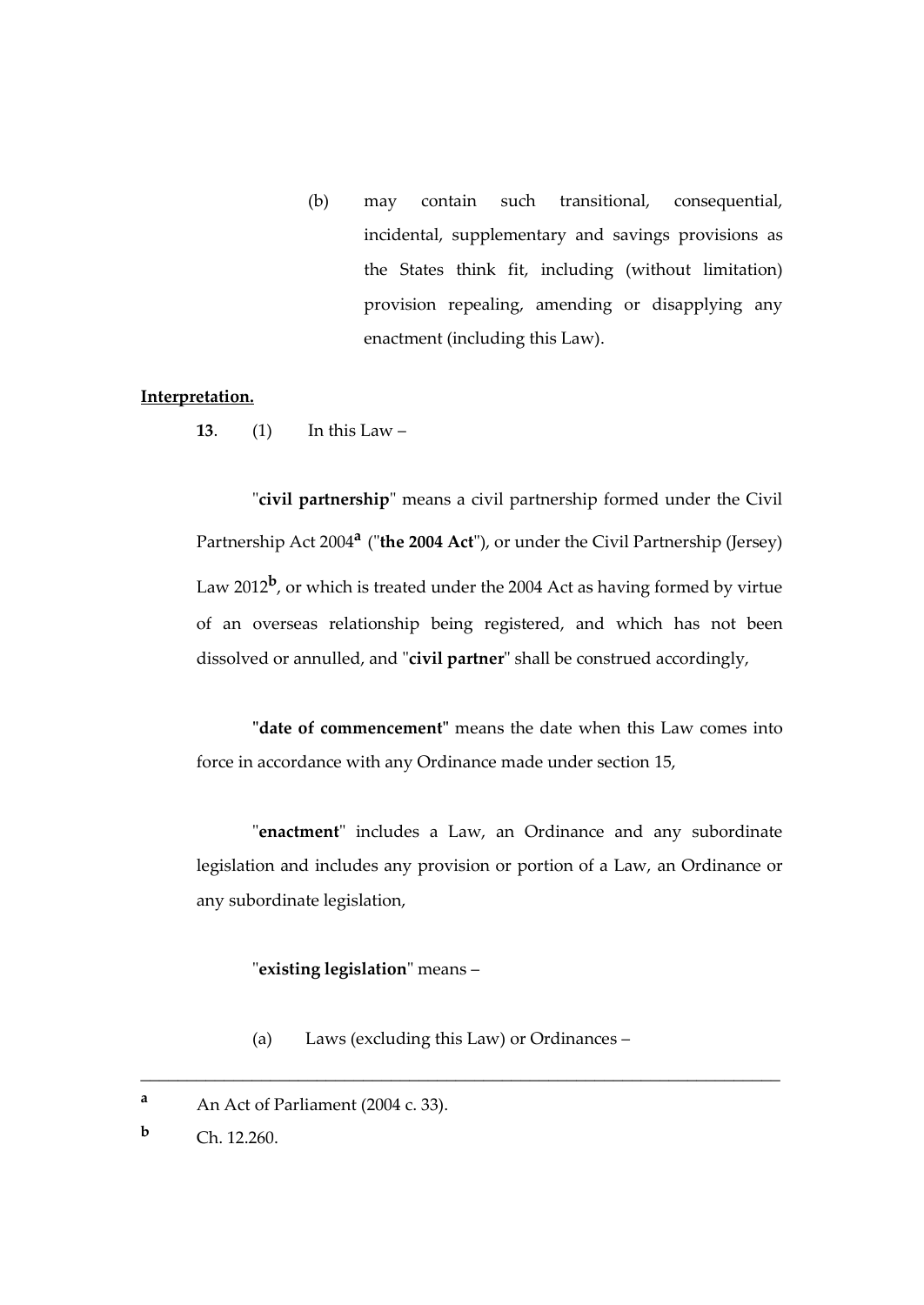- (i) approved by the States of Alderney, or
- (ii) approved by the States of Guernsey on behalf of the Bailiwick,

on or before the date of commencement,

- (b) enactments extended to Alderney by virtue of a Guernsey Ordinance made under the Alderney (Application of Legislation) Law, 1948**<sup>c</sup>** on or before that date,
- (c) Acts of Parliament extended to Alderney with effect on or before that date, or
- (d) subordinate legislation made on or before that date (excluding any such legislation made under this Law),

# "**new legislation**" means –

- (a) Laws or Ordinances
	- (i) approved by the States of Alderney, or
	- (ii) approved by the States of Guernsey on behalf of the Bailiwick,

\_\_\_\_\_\_\_\_\_\_\_\_\_\_\_\_\_\_\_\_\_\_\_\_\_\_\_\_\_\_\_\_\_\_\_\_\_\_\_\_\_\_\_\_\_\_\_\_\_\_\_\_\_\_\_\_\_\_\_\_\_\_\_\_\_\_\_\_\_

**<sup>c</sup>** Ordres en Conseil, Vol. XIII, p. 448; amended by Vol. XVI, pp. 124 and 126; Vol. XXIV, p. 210; Vol. XXIX, p. 299; Vol. XXX, p. 224; Vol. XXXVII, p. 251; Ordinance No. XXXIII of 2003; No. XXXIII of 2007; No. IX of 2016.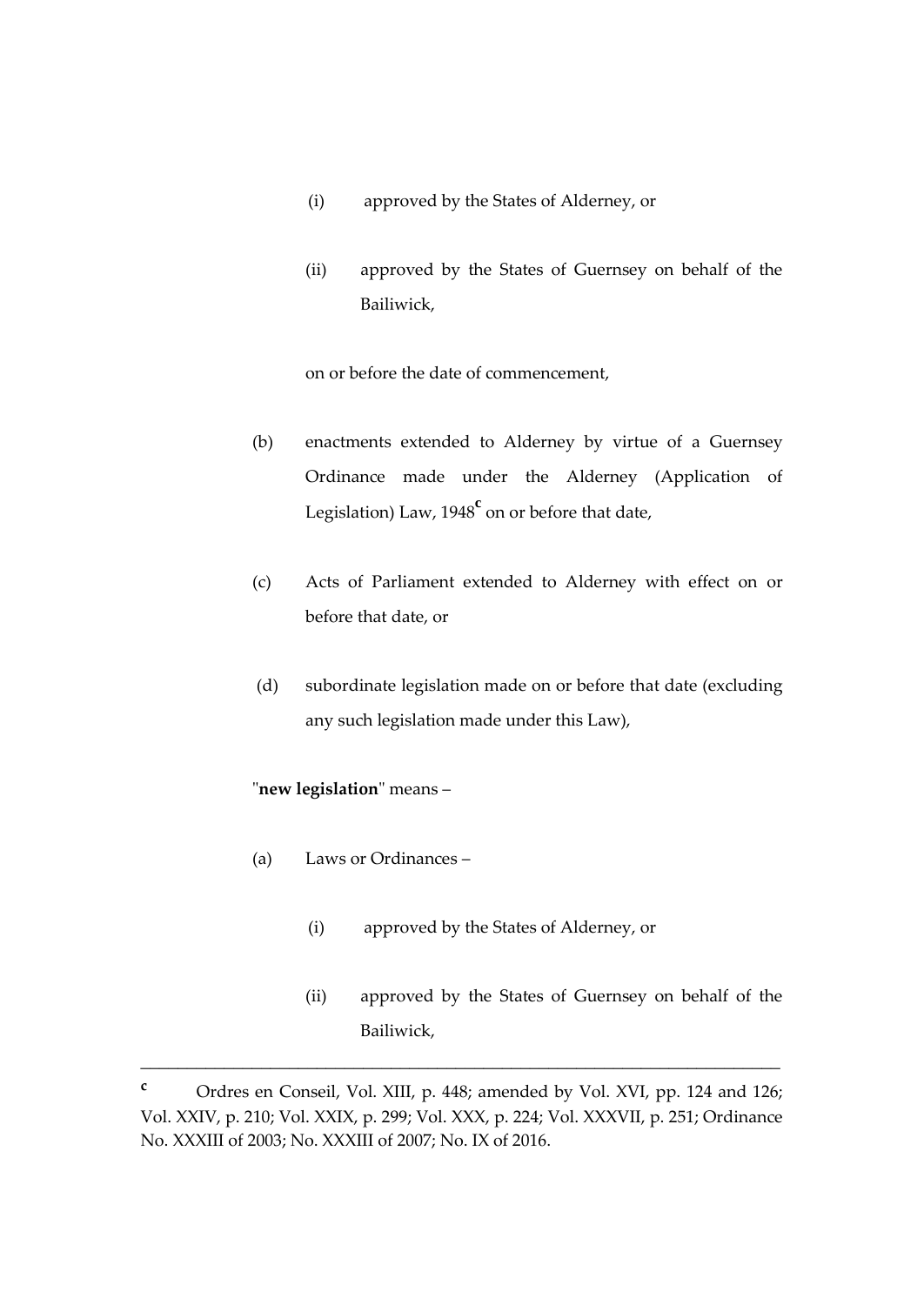after the date of commencement,

- (b) any enactment extended to Alderney by virtue of a Guernsey Ordinance made under the Alderney (Application of Legislation) Law, 1948 after that date,
- (c) Acts of Parliament extended to Alderney with effect after that date, or
- (d) subordinate legislation made after that date,

"**place of worship**" means a building used by a religious organisation as its usual place of religious worship,

"**Registrar**" means the Registrar of Marriages in the Island of Alderney,

"**subordinate legislation**" means any regulation, rule, order, rule of court, resolution, scheme, byelaw or other instrument made under any statutory, customary or inherent power and having legislative effect, but does not include an Ordinance.

(2) The Interpretation (Guernsey) Law, 1948**<sup>d</sup>** applies to the interpretation of this Law.

\_\_\_\_\_\_\_\_\_\_\_\_\_\_\_\_\_\_\_\_\_\_\_\_\_\_\_\_\_\_\_\_\_\_\_\_\_\_\_\_\_\_\_\_\_\_\_\_\_\_\_\_\_\_\_\_\_\_\_\_\_\_\_\_\_\_\_\_\_

(3) Any reference in this Law to an enactment, and the reference

**<sup>d</sup>** Ordres en Conseil, Vol. XIII, p. 355.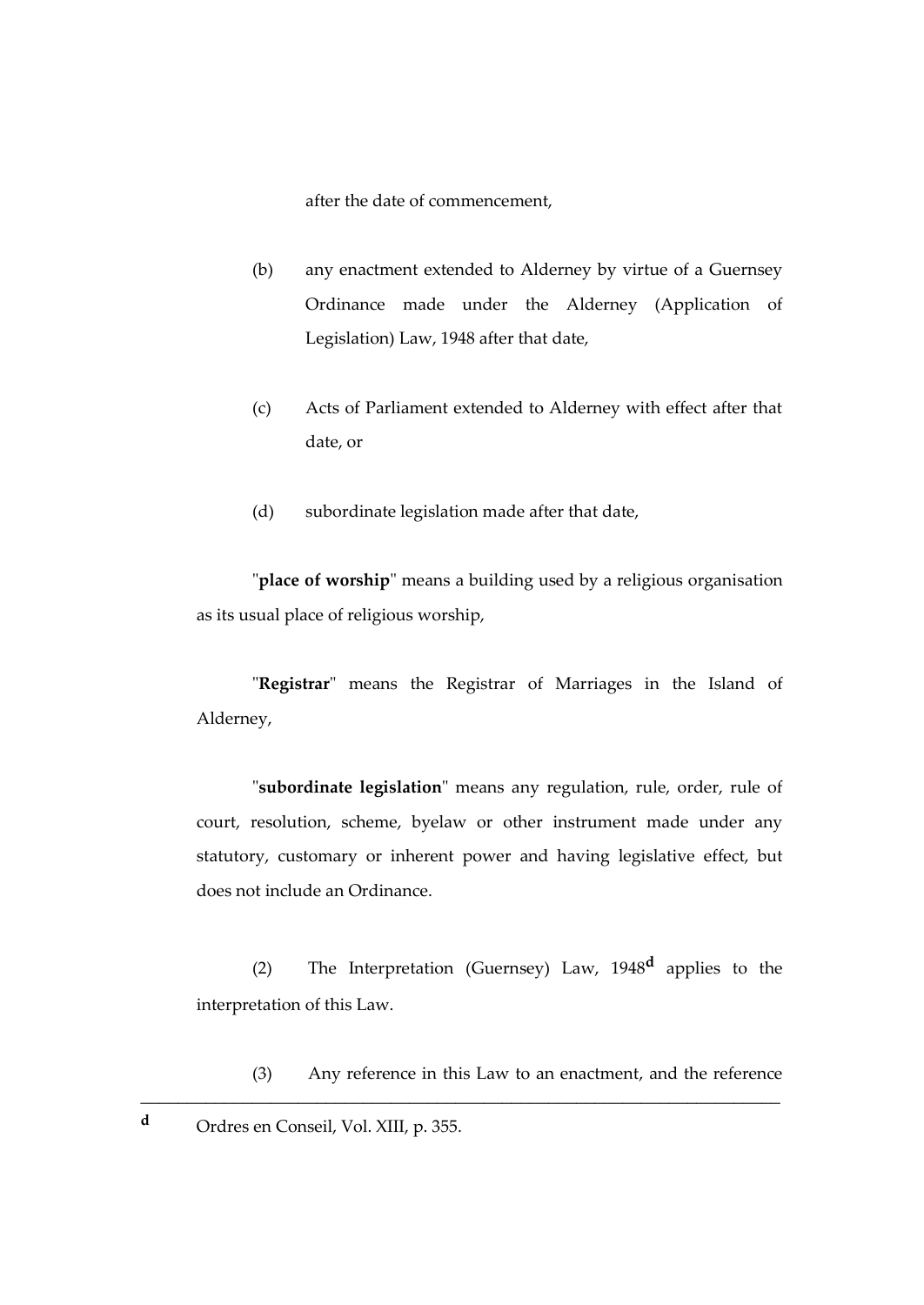in subsection (1) to the Civil Partnership Act 2004 and to the Civil Partnership (Jersey) Law 2012, is a reference thereto as from time to time amended, re-enacted (with or without modification), extended or applied.

# **Citation.**

**14**. This Law may be cited as the Same-Sex Marriage (Alderney) Law, 2017.

#### **Commencement.**

**15**. This Law shall come into force on the day appointed by Ordinance of the States.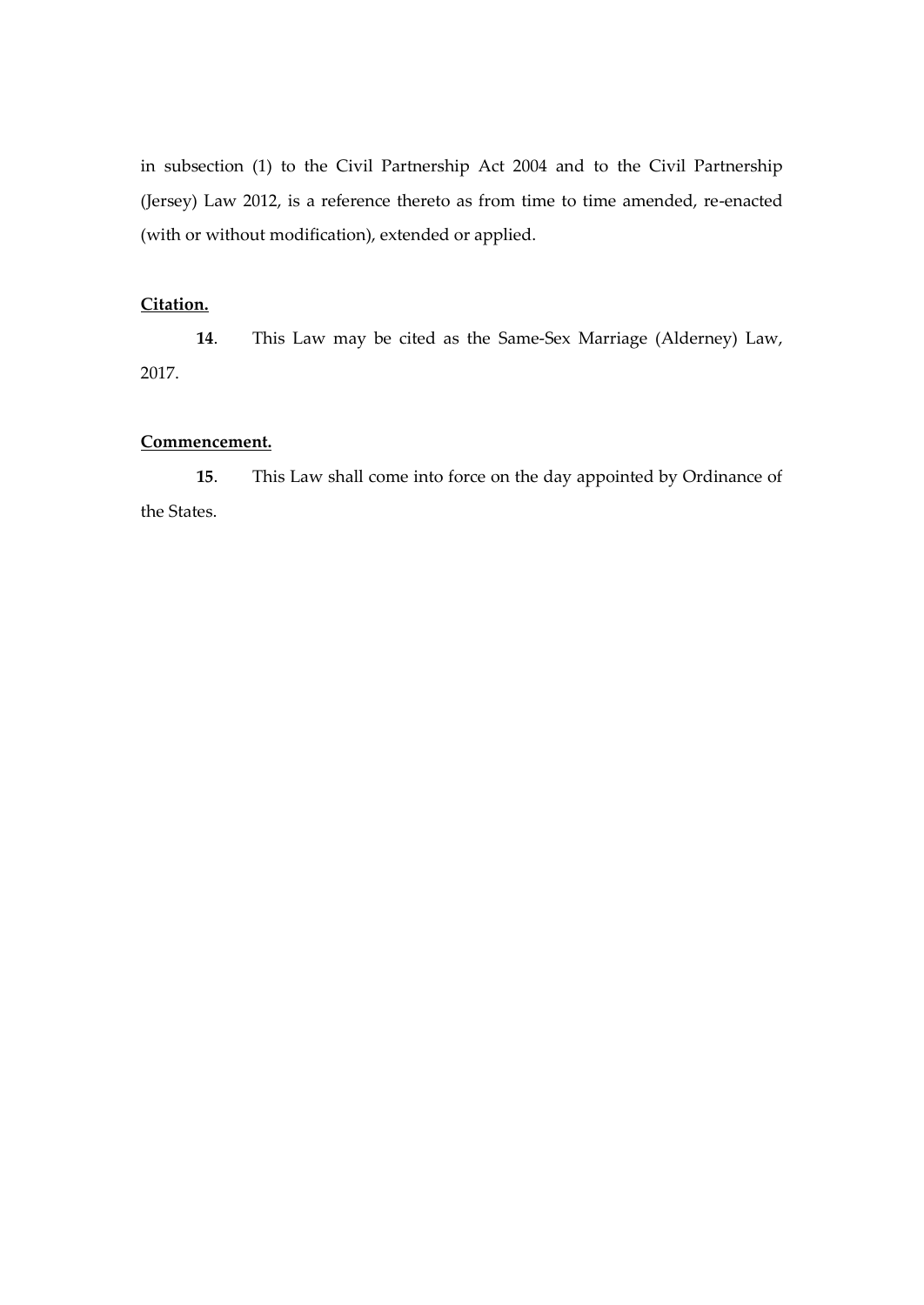#### **SCHEDULE**

#### PROVISIONS WHICH LIMIT EQUIVALENCE OF ALL MARRIAGES

Section 5

#### **Interpretation of private legal instruments.**

**1.** (1) The provisions of this Law do not, unless a contrary intention is expressed, alter the effect of any private legal instrument made before the date of commencement, and it does not matter whether such contrary intention is expressed in the instrument itself or in any variation or addition thereto validly executed before or after the date of commencement.

(2) The provisions of section 3 shall, unless a contrary intention is expressed, apply to the construction of any private legal instrument made on or after the date of commencement as they would apply to any new legislation.

(3) For the purposes of this section "**private legal instrument**" means any contract, settlement or deed, including (without limitation) –

- (a) a will,
- (b) an instrument which settles property or provides for the use, disposal or devolution of property,
- (c) an instrument which establishes a body or regulates the purposes and administration of a body, whether the body is incorporated or not and whether it is charitable or not.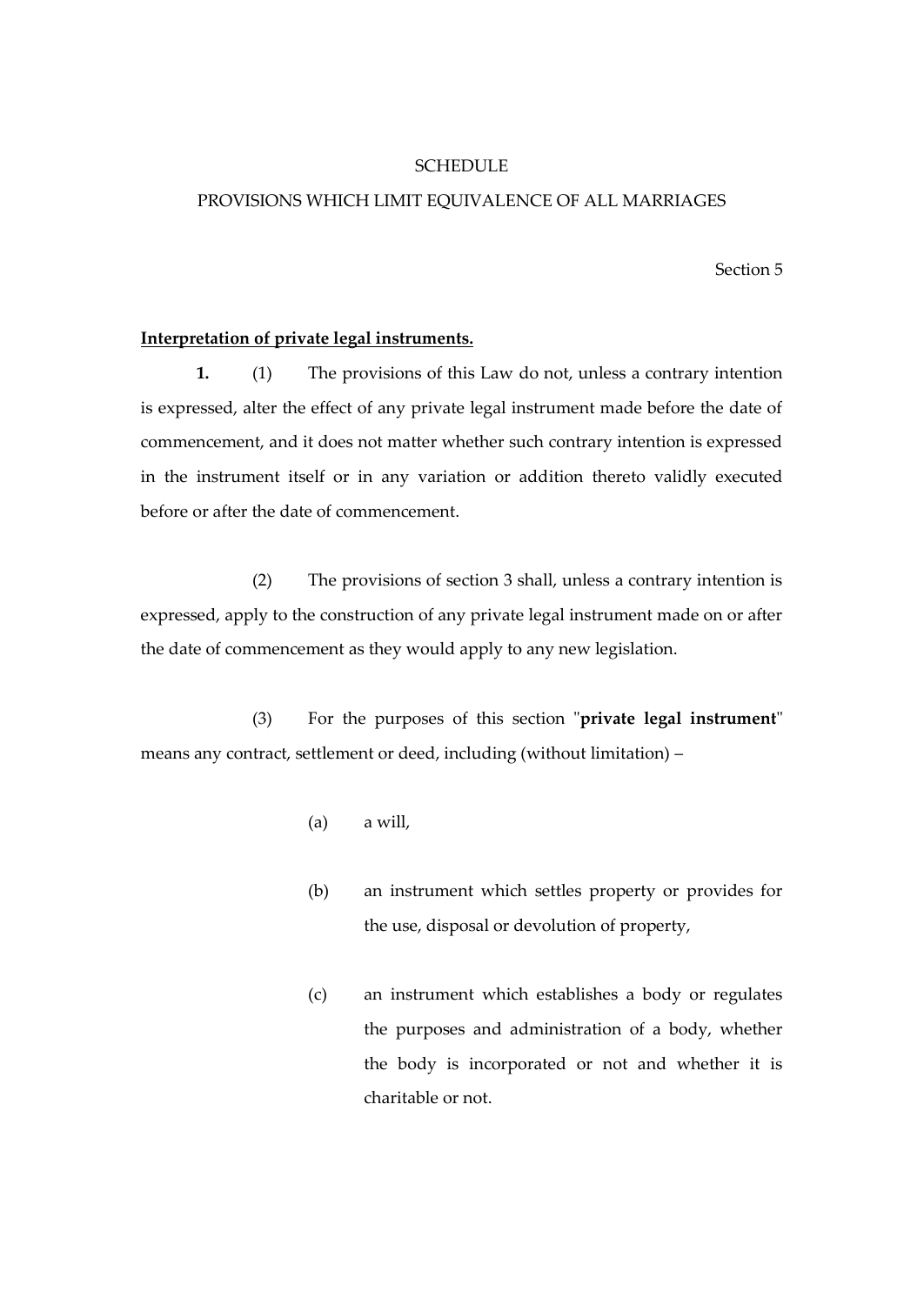#### **Amendment to the Matrimonial Causes (Guernsey) Law, 1939.**

**2**. The Matrimonial Causes Law (Guernsey) 1939**<sup>e</sup>** is amended as follows.

**3.** In Article 15(1), for "It" substitute "Subject to paragraph (3), it".

**4.** Immediately after Article 15(2), insert the following additional paragraph –

"(3) The Schedule (Jurisdiction in relation to Marriage of Same-Sex Couples) has effect.".

**5.** Immediately after Article 16A(6) insert the following additional paragraph –

"(7) Only conduct between the respondent and a person of the opposite sex may constitute adultery for the purposes of this Article.".

**6.** In Article 22(1), and in Article 33(1), for "It" substitute "Subject to the Schedule (Jurisdiction in relation to Marriage of Same-Sex Couples), it".

**7.** In the proviso to Article 34, immediately after sub-paragraph (b), insert ", and" and insert the following additional sub-paragraph –

\_\_\_\_\_\_\_\_\_\_\_\_\_\_\_\_\_\_\_\_\_\_\_\_\_\_\_\_\_\_\_\_\_\_\_\_\_\_\_\_\_\_\_\_\_\_\_\_\_\_\_\_\_\_\_\_\_\_\_\_\_\_\_\_\_\_\_\_\_

**<sup>e</sup>** Ordres en Conseil Vol. XI, p. 318; amended by Vol. XII, p. 278; Vol. XVII, p. 249; Vol. XXII, p. 102; Vol. XXIII, p. 489; Vol. XXVII, p. 99; Vol. XXXI, pp. 171 and 278; Vol. XXXII, p. 85; Vol. XXXVI, p. 639; Vol. XXXVII, p. 308; Order in Council Nos. XI and XXXI of 2003; No. XIII of 2011; No. XII of 2015; Ordinance No. XXXIII of 2003; No. VII of 2010. Amended in relation to Guernsey by Order in Council No. II of 2017; Ordinance No. XIII of 2017.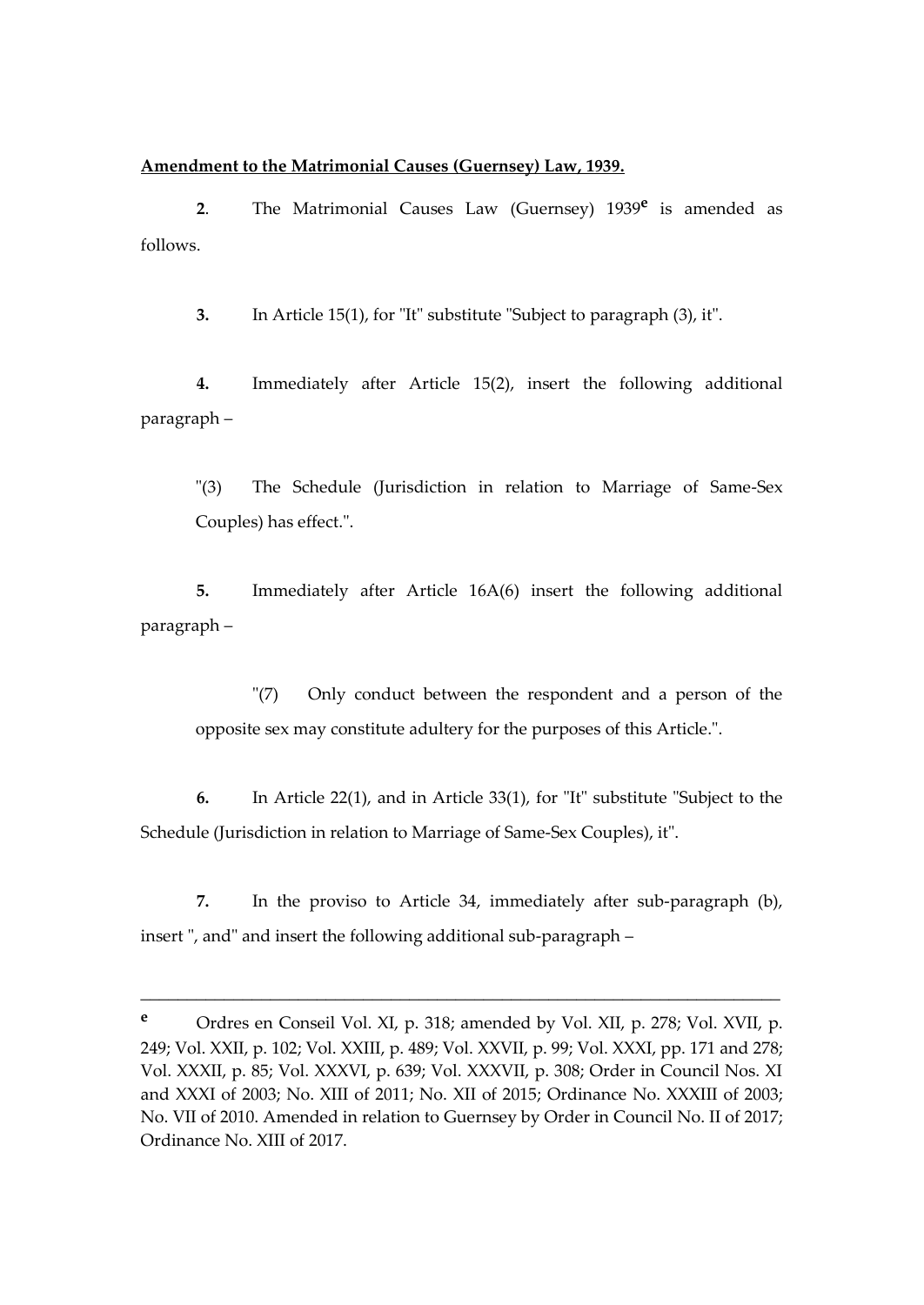$\Gamma$ (c) the grounds specified in paragraphs (1), (3) and (4), and the requirement in sub-paragraph (b)(iii) of this proviso, do not apply in the case of a marriage of a same-sex couple.".

**8.** In Article 38(1), for "It" substitute "Subject to the provisions of the Schedule (Jurisdiction in relation to Marriage of Same-Sex Couples), it".

**9.** After Article 72, insert the following Schedule –

#### "SCHEDULE

#### JURISDICTION IN RELATION TO MARRIAGE OF SAME-SEX COUPLES

Articles 15(3), 22(1), 33(1) and 38

1. This Schedule shall have effect with respect to the jurisdiction of the Court in the following proceedings in relation to the marriage of a same-sex couple –

- (a) proceedings for divorce, judicial separation or nullity of marriage, and
- (b) proceedings for the grant of a decree of presumption of death and of dissolution of marriage thereupon.

2. The Court shall have jurisdiction in divorce causes and matters under Part II, in any suit for judicial separation under Part III, or in suits for nullity of marriage under Part V, in relation to the marriage of a